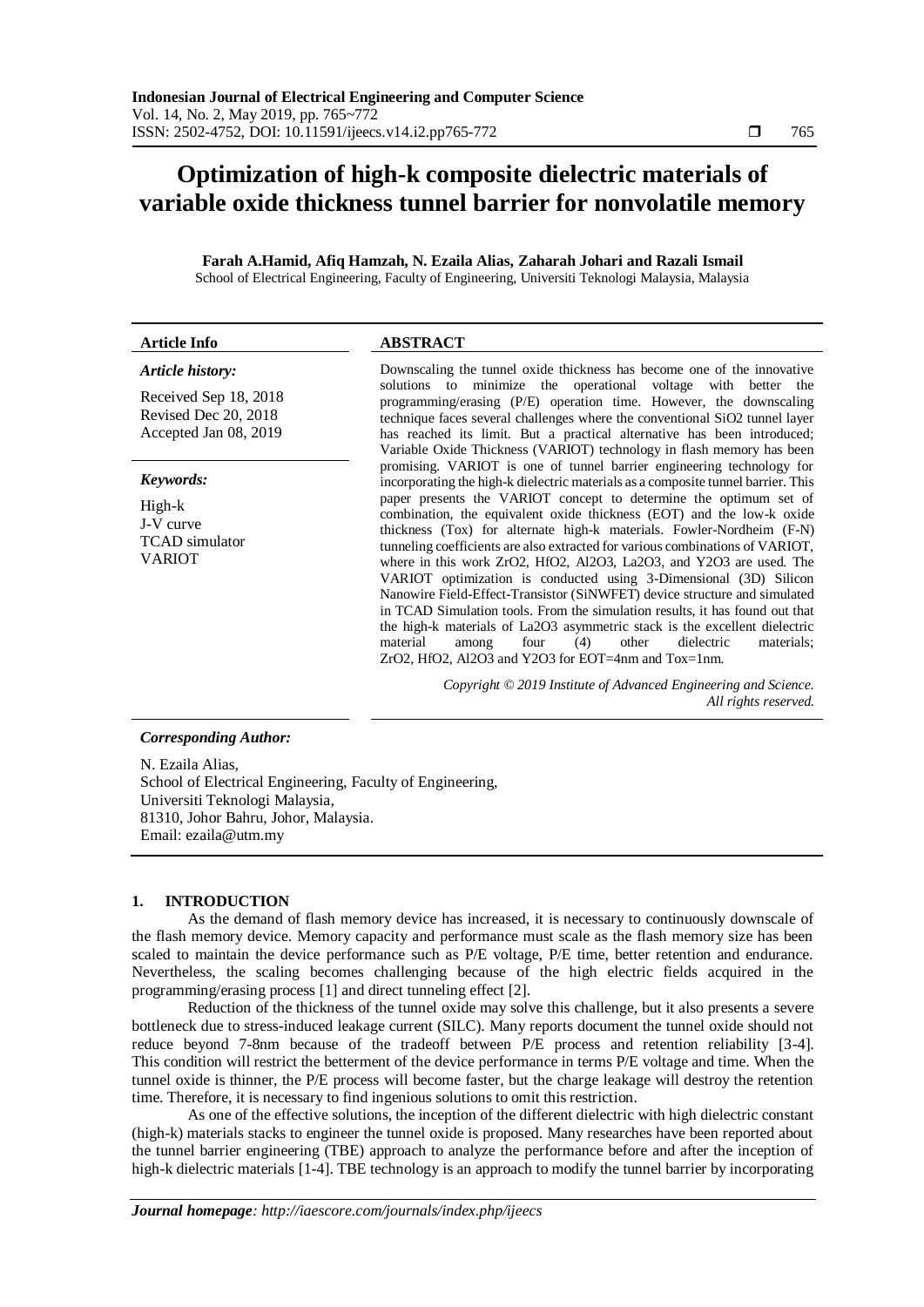the high-k dielectric materials in which the high-k dielectric will extend scalability of the same equivalent oxide thickness (EOT) by applying a thicker physical tunnel stack. TBE technology is divided into two approaches; 1) Crested Barrier Engineering and 2) Variable Oxide Thickness (VARIOT).

The VARIOT concept is proposed by Govoreanu et al. (2003) consisted of the two-layer dielectric stack where the low-k layer and high-k layer is combined hence it is called asymmetric stack [5]. Beforehand, the concept of Crested Barrier Engineering first is introduced by Likharev et al. in 1999 [6]. Few reports stated that TBE stack has a higher field-sensitivity compared to the single SiO<sub>2</sub> layer which allows shorter P/E time, smaller operating voltage plus the ten (10) years retention time is not affected [2, 7]. Also, it was stated that different dielectric materials would exhibit different performance of the device performance as their properties are different each other [7-8]. Driussi et al. (2005) have conducted theoretical analysis on the performance of Crested Barrier and VARIOT concept as resulting that the VARIOT combinations yield better performance than Crested Barrier combinations in terms of low operating voltage and better retention. Thus, VARIOT dielectric stack will be focused in this paper.

In this paper, the optimization work comparing high-k dielectric materials engineered in the tunnel barrier performance implementing VARIOT concept is conducted by using the asymmetric stack (low-k/high-k). Several high-k materials with fixed low-k  $SiO<sub>2</sub>$  thickness are explored using Direct Quantum Tunneling (DQT) model which represents the tunnel barrier under test.

# **2. RESEARCH METHOD**

The VARIOT optimization involved two parts which are the parameter optimization and F-N coefficients extraction. The primary purpose of VARIOT optimization work has been divided into two objectives: 1) To simulate and determine the optimum set of dielectric material combination, the equivalent oxide thickness (EOT), the optimum thickness of low-k  $(T<sub>ox</sub>)$  dielectric layer for minimum programming voltage ( $V_{\text{prog}}$ ) and 2) To extract F-N tunneling coefficients of the optimum asymmetric stack. The equivalent oxide thickness (EOT) and optimum thickness of low-k  $(T_{ox})$  are determined for each combination of the asymmetric stack (low-k/high-k) in which satisfying program, retention and read-disturb constraints of flash memory using the method proposed by Verma et al. (2010) [7]. Thus, the optimum combination of the asymmetric stack is selected based on minimum programming voltage ( $V_{\text{prog}}$ ). Generally, Figure 1 shows the flowchart of the VARIOT optimization process.



Figure 1. Flowchart of VARIOT optimization process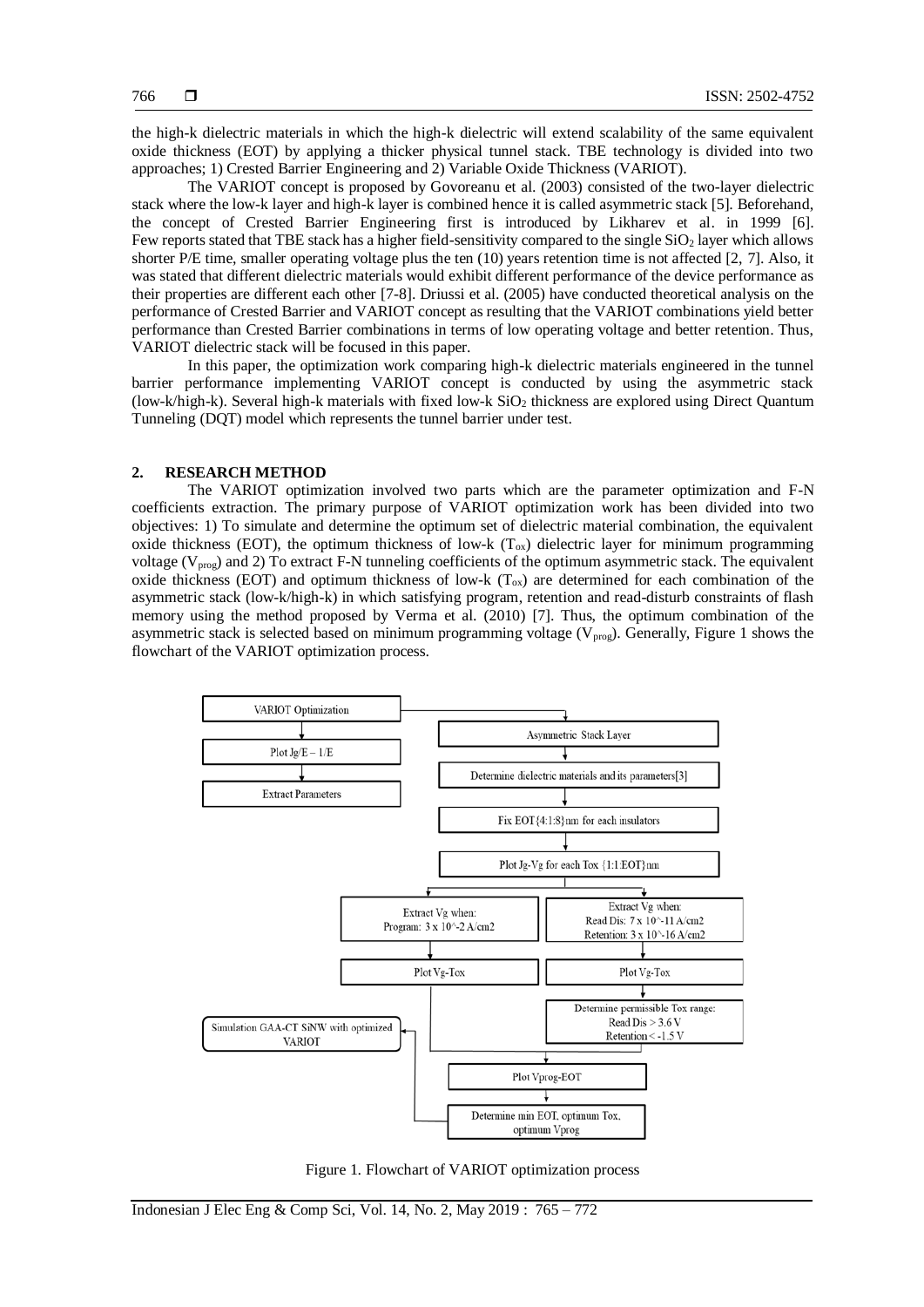In order to optimize these parameters, there are two things need to be clarified. Firstly, the high-k materials of the asymmetric stacks need to be chosen based on their criteria [7-8]. One of the critical criteria is the materials can be deposited on the  $SiO<sub>2</sub>$  layer. Therefore, there are five (5) different high-k materials are selected in this optimization work (i.e.,  $HfO_2$ ,  $ZrO_2$ ,  $Al_2O_3$ ,  $La_2O_3$  and  $Y_2O_3$ ). High-k material plays a vital role in engineering the tunnel barrier. The relevant parameters of high-k material are the dielectric constant, tunneling mass of the electron and the conduction/valence band offset as stated in Table 1. Figure 2 shows the cross-sectional diagram of incorporation of VARIOT in SiNWFET device structure.

Table 1. Parameters for Different Dielectric Materials Used in the Simulation

| Dielectric Parameters               | HfO <sub>2</sub> | ZrO <sub>2</sub> | $Al_2O_3$ | $La_2O_3$ | Y,O, |
|-------------------------------------|------------------|------------------|-----------|-----------|------|
| Barrier Height, $\Phi_{\rm B}$ (eV) |                  | 1.4              | 2.8       | 2.3       | 1.6  |
| Dielectric Constant, $\epsilon_r$   | 19               | 25               | 9.6       | 27        | 25   |
| Electron Affinity, $\chi$ (eV)      | 2.7              | 2.8              | 1.3       | 19        | 2.4  |
| Band Gap, $E_G$ (eV)                | 6.0              | 5.8              | 8.8       | 6.0       | 6.0  |
| Effective Mass, $m*/m_0$            | 02               | 0.2              | 0.3       | 0.25      | 0.25 |



Figure 2. Cross-sectional of 3-D SiNWFET device structure with low-k/high-k stack as its gate oxide

After these materials' selection, the optimization work is conducted using TCAD Silvaco tool. The tunneling model used in this optimization process is DQT model considering high non-linearity of the composite barrier structure. The EOT physical dimension of each asymmetric combination is fixed for 4:1:8 nm, while the  $T_{ox}$  is varied from 1:1:EOT nm. The low-k dielectric thickness,  $T_{ox}$  is calculated as

$$
EOT = Tox + (\frac{3.9}{\epsilon_{hk}})T_{hk} \tag{1}
$$

where  $\epsilon_{hk}$  and  $T_{hk}$  are the thickness and dielectric constant of the high-k material respectively. The high-k thickness is calculated based on the dielectric constant as in Table 1 by using (1). High-k dielectrics with a thicker physical barrier for an equal EOT act as an ideal alternative material. Secondly, constraints of flash memory must be considered in the optimization process because it will be the limit of allowable high-k material and its thickness as presented in Table 2, resulting in a domain down-selection.

| Table 2. Flash Memory Operational Constraints [7] |                                                         |  |
|---------------------------------------------------|---------------------------------------------------------|--|
| Tolerable read-disturb current density $(A/cm2)$  | $\alpha$ < $\sim$ 4 x 10 <sup>-11</sup> at around 3.6V. |  |
| Tolerable retention current density $(A/cm2)$     | $< 10^{-16}$ at around -1.5V.                           |  |
| Tolerable programming current density $(A/cm2)$   | $3 \times 10^{-2}$                                      |  |
| Endurance                                         | $> 104 P/E$ cycles                                      |  |
|                                                   |                                                         |  |

*Optimization of high-k composite dielectric materials of variable oxide thickness tunnel… (Farah A.Hamid)*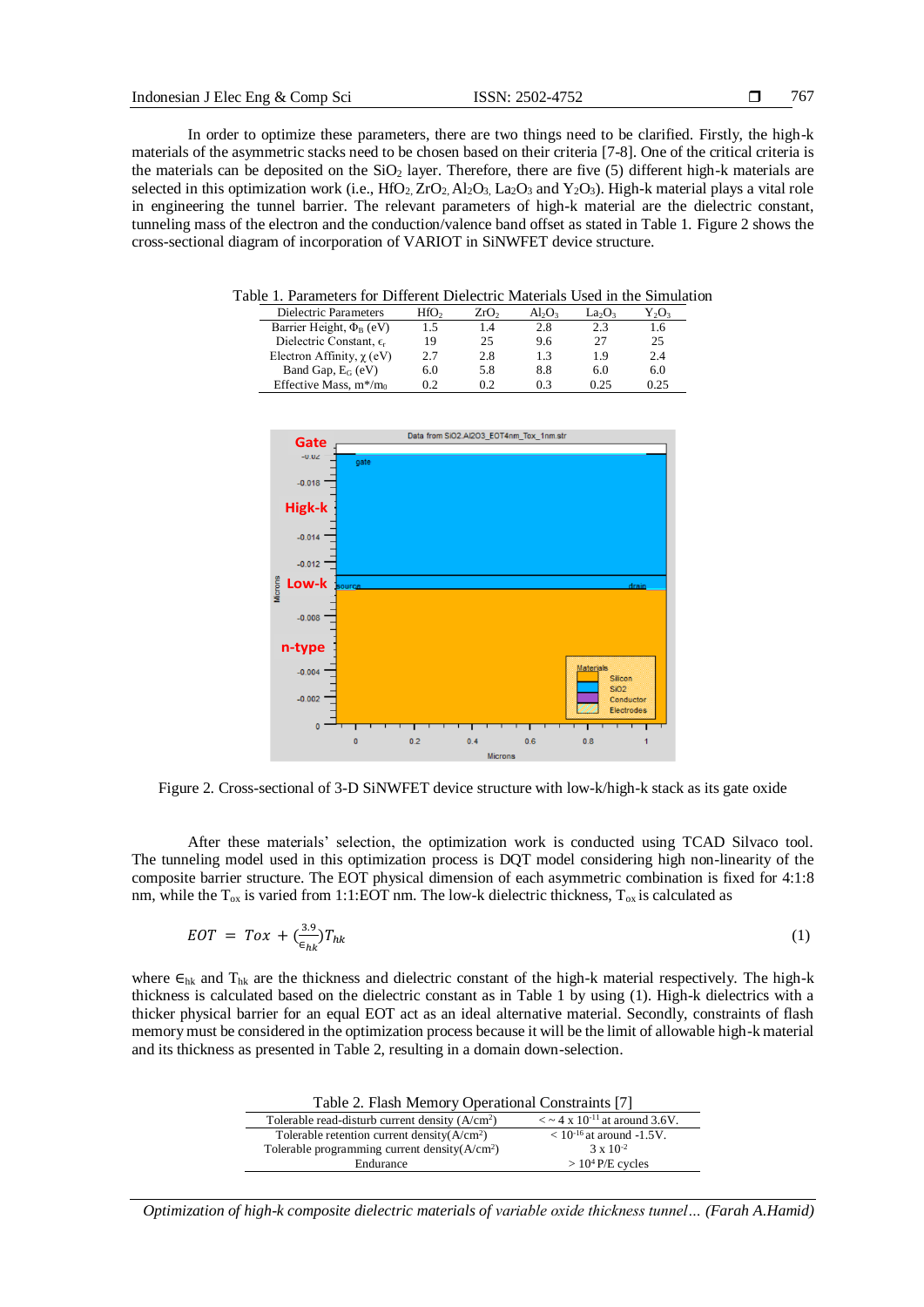#### **3. RESULTS AND ANALYSIS**

Figure 3 illustrates the JV relationship of VARIOT stack of  $SiO_2/La_2O_3$  for EOT=4nm. By varying the SiO<sup>2</sup> layer thickness of the VARIOT stack, the changes of JV curve can be observed. It shows that the J-V curve for VARIOT stack is steeper than the J-V curve of single tunnel  $SiO<sub>2</sub>$  layer. To be noted that by varying the thickness of low-k or high-k layer can change the leakage current characteristic as it is one of the limitations when downscaling the tunnel oxide layer. The potential drop across the  $SiO<sub>2</sub>$  layer changes due to varied lowk thickness, resulting in, changes of the potential drop across the high-k layer. Thus, for the same P/E current densities, the P/E voltage can be improved by varying the thickness of the  $SiO<sub>2</sub>$  layer.



Figure 3. J-V Curve of  $Si_2/La_2O_3$  Dielectric Combinations for EOT = 4nm. the Dotted Line Indicates the Single Sio<sub>2</sub> Layer and the Solid Line Indicates the Sio<sub>2</sub>/La<sub>2</sub>O<sub>3</sub> Stack for T<sub>ox</sub> 1:1:3nm

The J-V curve was plotted for  $T_{ox}$  in 1:1:EOT nm and the process was repeated to the different dielectric material of asymmetric stack. After that, the constraints (program, read disturb and retention) were imposed to the J-V curve, and the gate voltage that satisfies each constraint were extracted for every EOT of all VARIOT stacks, and next step is plotting the  $V_g - T_{ox}$  curve. Figure 4 represents the  $V_g - T_{ox}$  curve for all VARIOT stacks which indicating the program constraint.

The lowest program voltage pattern can be identified from Figure 2. It is found that the minimum program voltage for 4 dielectric stack materials is at  $T_{ox}$ =2nm except for combination of SiO<sub>2</sub>/La<sub>2</sub>O<sub>3</sub> stack. The minimum gate voltage of  $SiO_2/La_2O_3$  stack is at  $T_{ox}$ =3nm. As presented in Figure 4, all combination stacks have reached their peak program voltage at  $T_{ox}$ =3m and become saturated after that except for SiO<sub>2</sub>/La<sub>2</sub>O<sub>3</sub> stack. SiO<sub>2</sub>/La<sub>2</sub>O<sub>3</sub> stack behaves differently where its program voltage peak happened to be at  $T_{ox}$ =1nm and then saturated at the further changes.

From Figure 4, it is expected that the direct tunneling occurred at  $T_{ox} \leq 2$ nm as low voltage is needed. Then as  $T_{ox}$  is increased, it required higher gate voltage to perform F-N tunneling and become saturated because EOT is fixed and does not change the gate electrostatic control.

Even though the minimum program voltage is expected to be mostly at  $T_{ox}=2$ nm or 3nm but it does not elucidate that it is the optimized  $T_{ox}$ . For next step, both retention and read disturb constraints are imposed on the J-V curves to prevent memory contamination. Then the gate voltage that fulfills these constraints are extracted, and the  $V_g - T_{ox}$  curve is plotted.

Figure 5 indicates the  $V_g - T_{ox}$  curve for all VARIOT stacks under this study in which satisfying the read disturb and retention constraints. As can be seen in Figure 5, the trend of read disturb constraint is quite similar to the program constraint. However, dissimilar trend is observed for retention constraint, where lower gate voltage acquired to perform direct tunneling at the retention constraint. However, higher gate voltage needed as the  $T_{ox}$  is scaled up.

As can be seen in Figure 5, the maximum allowable retention  $(V_{ret})$  and read disturb  $(V_{read})$  voltages on Floating Gate (FG) are also considered: V<sub>read</sub>=3.6V (modern industry standard) and V<sub>ret</sub>=-1.5V. To meet the retention and read disturb criteria, only above V<sub>readdis</sub> dashed line and below V<sub>ret</sub> dashed line parts are considered.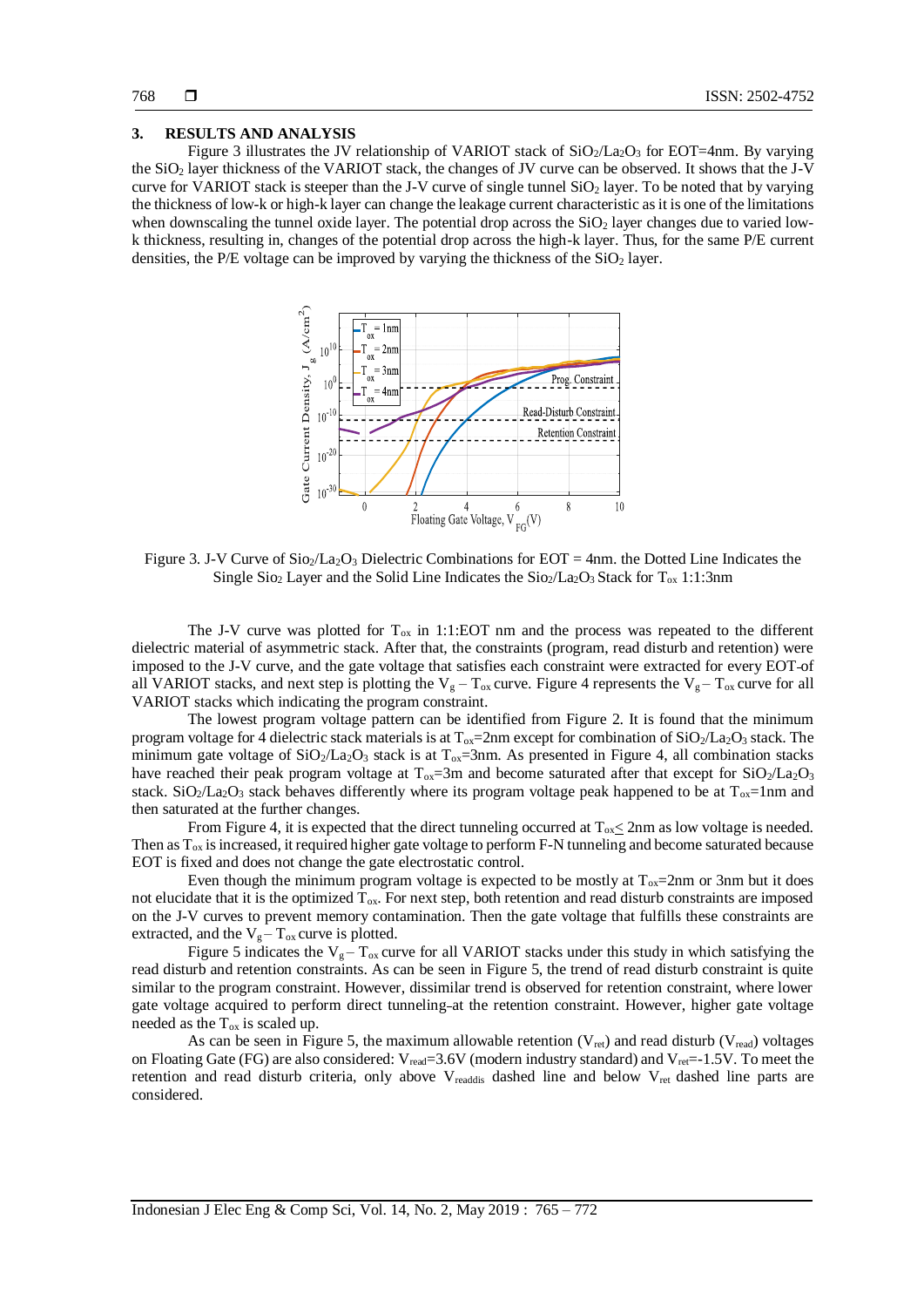

Figure 4.  $V_g-T_{ox}$  plot for program constraint for (a)  $SiO_2/HfO_2$  (b)  $SiO_2/Al_2O_3$  (c)  $SiO_2/ZrO_2$  (d)  $SiO_2/La2O_3$ (e)  $SiO<sub>2</sub>/Y<sub>2</sub>O<sub>3</sub>$ 

Then, all domains selected are plotted as Figure 6 to choose the minimum programming. Figure 6 illustrates the gate voltage for each EOT of all combinations of VARIOT stack for both constraints. Obviously the optimized  $T_{ox}$  for retention and read disturb is not exactly at  $T_{ox}$ =2nm or  $T_{ox}$ =3nm as previous case in Figure 4 because it does not satisfy both fixed constraints. Figure 6(a) shows that all the VARIOT tunnel layer are satisfied the retention constraint for EOT=4:1:8nm. As can be observed, the lowest programming voltage is ~2-3V can be obtained from composite stack with  $ZrO_2$ , HfO<sub>2</sub> and Y<sub>2</sub>O<sub>3</sub> at EOT=4nm. However, the VARIOT tunnel stack with La<sub>2</sub>O<sub>3</sub> cannot obtain the low V<sub>prog</sub> due to the larger of barrier height (2.3 eV).

On the other hand, read disturb constraint has been a restrictive to the selection of domain Tox. The similar trend can be observed from Figure 6(b). Only the combination of  $SiO_2/La_2O_3$  layer can fulfill the read disturb criteria at EOT = 4nm with the minimum programming voltage,  $V_{prog}$  (~4.70V). This is due to the higher band offset owing by La<sub>2</sub>O<sub>3</sub>'s dielectric material. The composite with ZrO<sub>2</sub> and HfO<sub>2</sub> stack only satisfies the stringent read disturb condition at EOT=7nm whereas the  $SiO_2/Y_2O_3$  stack only fulfill the criteria at EOT=8nm. The optimum EOT and  $T_{ox}$  are determined by comparing their programming voltage as in Figure 2. As expected,  $La<sub>2</sub>O<sub>3</sub>$  can yields the lowest programming voltage as it satisfies the requirement of both retention and read disturb constraints. All the parameters extracted for each selection of all VARIOT asymmetric stack are summarized in Table 3.

*Optimization of high-k composite dielectric materials of variable oxide thickness tunnel… (Farah A.Hamid)*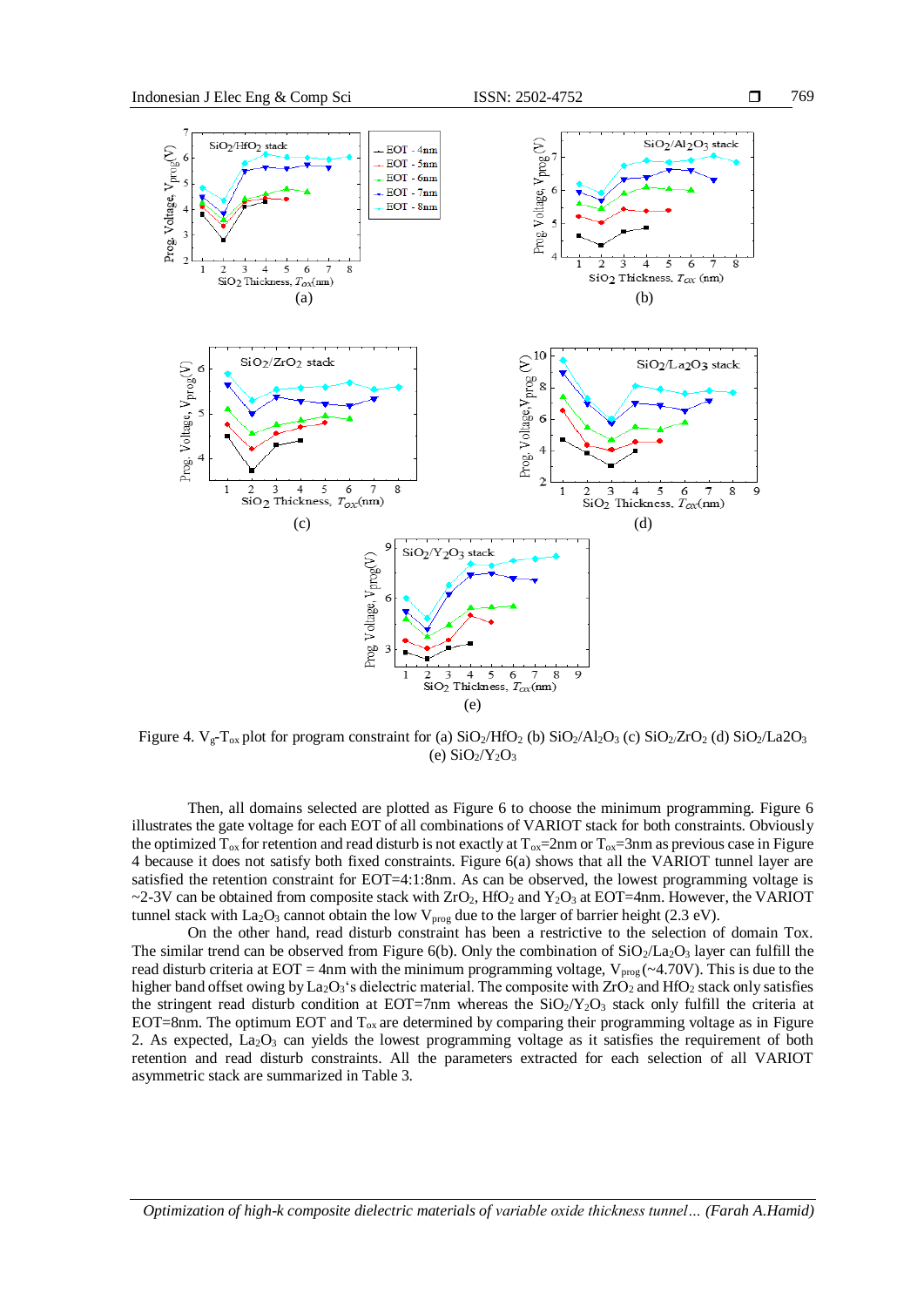

Figure 5.  $V_g-T_{ox}$  plot for retention and read disturb constraints for (a)  $SiO_2/HfO_2$  (b)  $SiO_2/Al_2O_3$  (c)  $SiO_2/ZrO_2$ (d)  $SiO_2/La2O_3$  (e)  $SiO_2/Y_2O_3$ . Dotted line refers to maximum allowed retention and read disturb voltages



Figure 6. Gate Voltage for each EOT of all VARIOT stack (a) Retention constraint <  $|-1.5V|$  (b) Read Disturb Constraint > 3.6V

| Table 3. Optimum Parameters Each of the VARIOT Asymmetric Stack |  |  |
|-----------------------------------------------------------------|--|--|
|-----------------------------------------------------------------|--|--|

| Parameters                    | HfO <sub>2</sub>                                 | ZrO <sub>2</sub>                   | $Al_2O_3$       | $La_2O_3$             | $Y_2O_3$      |
|-------------------------------|--------------------------------------------------|------------------------------------|-----------------|-----------------------|---------------|
| $EOT$ (nm)                    | 6 <sub>nm</sub>                                  | 6 <sub>nm</sub>                    | 5 <sub>nm</sub> | 4nm                   | 8nm           |
| $T_{ox}(nm)$                  | 5 <sub>nm</sub>                                  | 5nm                                | 1 <sub>nm</sub> | 1nm                   | $1 \text{nm}$ |
| $V_{\text{prog}}(V)$          | 5.55                                             | 4.95                               | 5.22            | 4.70                  | 6.05          |
| $V_{\text{readdis}}(V)$       | 3.55                                             | 3.61                               | 3.94            | 4.00                  | 3.75          |
| $V_{ret}(V)$                  | $-4.3$                                           | $-4.45$                            | $-4.63$         | $-5.40$               | $-3.35$       |
|                               |                                                  | <b>F-N</b> Coefficients Extraction |                 |                       |               |
| $A_{FN\_program}$ , $(A/V^2)$ |                                                  |                                    |                 | $2.50 \times 10^{-7}$ |               |
|                               | $3.40 \times 10^8$<br>$B_{FN\_program}$ , (A/cm) |                                    |                 |                       |               |
| $A_{FN}$ erase, $(A/V^2)$     |                                                  |                                    |                 | $6.77 \times 10^{-7}$ |               |
| $B_{FN}$ erase, $(A/cm)$      |                                                  |                                    |                 | $5.60 \times 10^8$    |               |
|                               |                                                  |                                    |                 |                       |               |

Indonesian J Elec Eng & Comp Sci, Vol. 14, No. 2, May 2019 : 765 – 772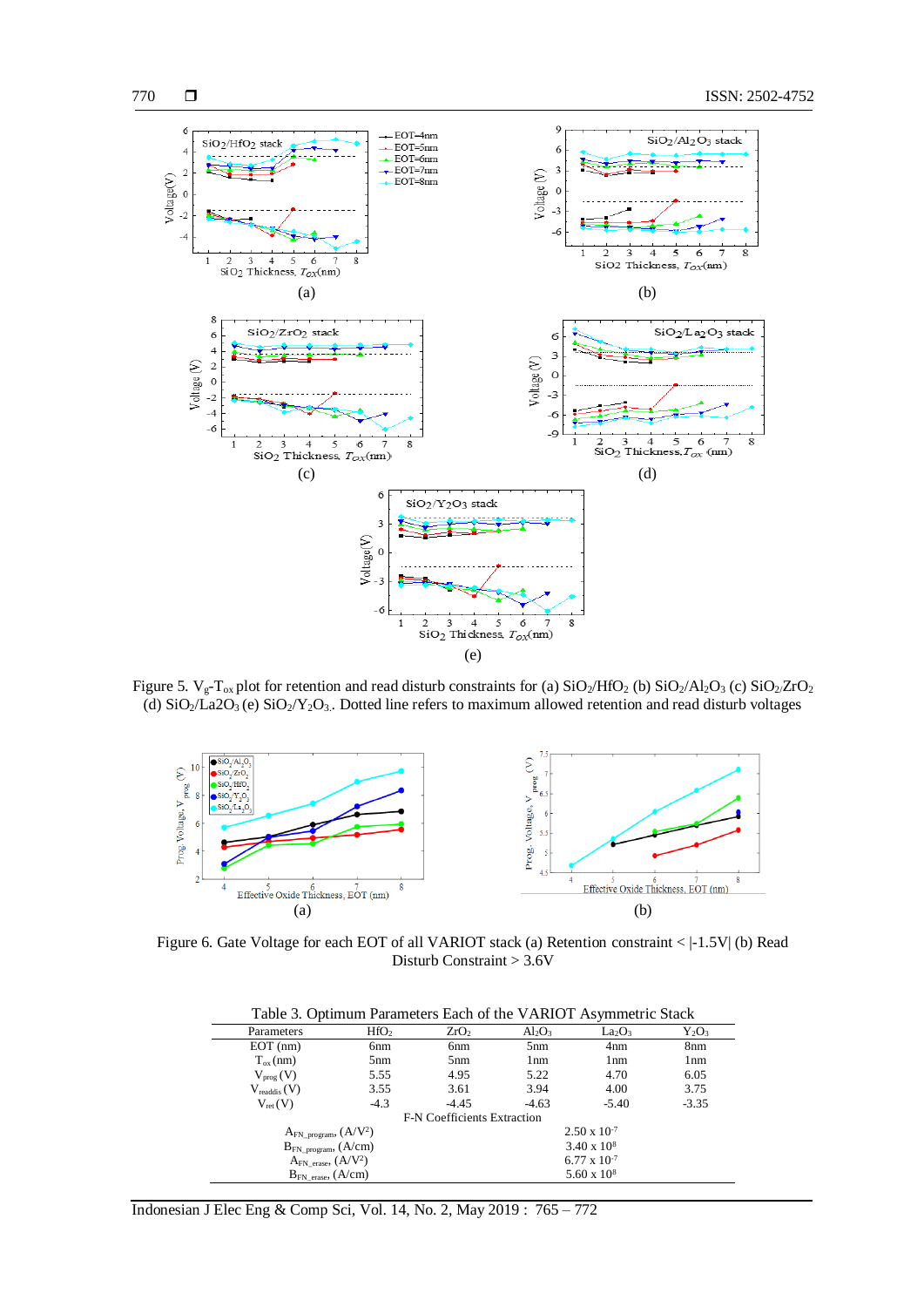# **4. CONCLUSION**

The VARIOT optimization of composite tunnel barrier with respect to the  $SiO<sub>2</sub>$  layer (low-k) and EOT are performed to obtain the minimum V<sub>prog</sub> which satisfying the flash constraints (program, retention and readdisturb constraints). The optimization is simulated using TCAD Silvaco ATLAS Simulator. The simulation is conducted using Silicon Nanowire FET structure. On top of that, five high-k dielectric materials under the asymmetric stack of tunnel barrier engineering are chosen to determine the optimum set of material, the lowest EOT, and optimum  $T_{ox}$ . Considering the flash constraint is one of important condition as read-disturb constraint has been found to be the most restrictive factor which limiting the advantage offered by the composite tunnel barrier. La<sub>2</sub>O<sub>3</sub> appears to be the promising dielectric material, in yielding the minimum programming voltage,  $V_{prog}(4.7V)$  compared to the other dielectric materials (Al<sub>2</sub>O<sub>3</sub>, ZrO<sub>2</sub>, HfO<sub>2</sub>, and Y<sub>2</sub>O<sub>3</sub>). La<sub>2</sub>O<sub>3</sub> also meet all the flash constraints requirement considered in the VARIOT optimization. Minimum EOT and optimum  $T_{ox}$  also can be determined from this study which is EOT=4nm and  $T_{ox}$ =1nm for the optimum combination of the  $SiO<sub>2</sub>/La<sub>2</sub>O<sub>3</sub>$  asymmetric stack.

## **ACKNOWLEDGEMENTS**

Authors would like to acknowledge the Ministry of Higher Education (MOHE), Malaysia for the financial support under the University Grant project number Q. J130000.2623.14J10. Besides, thanks to the Research Management Center (RMC) of University Teknologi Malaysia (UTM) for accommodating an excellent research environment to accomplish this work.

## **REFERENCES**

- [1] H. W. You, J. W. Son, and W. J. Cho, "Engineering of tunnel barrier for highly integrated nonvolatile memory applications," *Appl. Phys. A Mater. Sci. Process.*, vol. 102, no. 4, pp. 921–926, 2011.
- [2] J. Jung and W.-J. Cho, "Tunnel Barrier Engineering for Non-Volatile Memory," *J. Semi. Technol. Sci.*, vol. 8, no. 1, pp. 29–32, 2008.
- [3] S. Verma, E. Pop, P. Kapur, K. Parat, and K. C. Saraswat, "Operational Voltage Reduction of Flash Memory Using High-K Composite Tunnel Barriers," *Electron Device Lett. IEEE*, vol. 29, no. 3, pp. 252–254, 2008.
- [4] S. Verma, E. Pop, P. Kapur, P. Majhi, K. Parat, and K. C. Saraswat, "Feasibility Study of Composite Dielectric Tunnel Barriers for Flash Memory," *65th Annu. Device Res. Conf.*, vol. 24, pp. 85–86, 2007.
- [5] C. Zhao, C. Z. Zhao, S. Taylor, and P. R. Chalker, "Review on non-volatile memory with high-k dielectrics: Flash for generation beyond 32 nm," *Materials (Basel).*, vol. 7, no. 7, pp. 5117–5145, 2014.
- [6] S. Jain, D. Gupta, V. Neema, and S. Vishwakarma, "BE-SONOS flash memory along with metal gate and high- k dielectrics in tunnel barrier and its impact on charge retention dynamics," *J. Semicond.*, vol. 37, no. 3, p. 034002, Mar. 2016.
- [7] S. Jain, V. Neema, D. Gupta, and S. K. Vishvakarma, "Investigation of Band-Gap Engineered Silicon-Oxide-Nitride-Oxide-Silicon Flash Memory with High-k Dielectrics in Tunnel Barrier and Its Impact on Charge Retention Dynamics," *J. Nanoelectron. Optoelectron.*, vol. 11, no. 6, pp. 663–668, Dec. 2016.
- [8] F. Driussi, S. Marcuzzi, P. Palestri, and L. Selmi, "Gate current in stacked dielectrics for advanced FLASH EEPROM cells," *Proc. ESSDERC 2005 35th Eur. Solid-State Device Res. Conf.*, vol. 2005, pp. 317–320, 2005.
- [9] C. Sun, L. Liu, Z. Zhang, and L. Pan, "Comparison of reliability of single and stacked high-k structures of charge trapping memories," *IEEE Int. Integr. Reliab. Work. Final Rep.*, pp. 59–61, 2013.
- [10] G. Chen *et al.*, "Metal Floating Gate Memory Device with SiO<sub>2</sub>/HfO<sub>2</sub> Dual-Layer as Engineered Tunneling Barrier," *IEEE Electron Device Lett.*, vol. 35, no. 7, pp. 744–746, Jul. 2014.
- [11] B. Govoreanu, P. Blomme, M. Rosmeulen, J. Van Houdt, and K. De Meyer, "Variot: A novel multilayer tunnel barrier concept for low-voltage nonvolatile memory devices," *IEEE Electron Device Lett.*, vol. 24, no. 2, pp. 99–101, 2003.
- [12] K. K. Likharev, "Layered tunnel barriers for nonvolatile memory devices," *Appl. Phys. Lett.*, vol. 73, no. 15, pp. 2137–2139, 1998.
- [13] S. Verma, "Tunnel Barrier Engineering for Flash Memory Technology," 2010.
- [14] A. Hamzah, N. Ezaila Alias, and R. Ismail, "Low-voltage high-speed programming gate-all-around floating gate memory cell with tunnel barrier engineering," *Jpn. J. Appl. Phys.*, vol. 57, no. 6, pp. 1–20, 2018.
- [15] D. S. Software, "Atlas User's Manual," no. 408, pp. 567–1000, 2013.
- [16] J. Robertson and R. M. Wallace, "High-K materials and metal gates for CMOS applications," *Mater. Sci. Eng. R Reports*, vol. 88, pp. 1–41, 2015.
- [17] R. D. Clark, "Emerging applications for high K materials in VLSI technology," *Materials (Basel).*, vol. 7, no. 4, pp. 2913–2944, 2014.
- [18] M. Salmani-Jelodar, H. Ilatikhameneh, S. Kim, K. Ng, P. Sarangapani, and G. Klimeck, "Optimum high-k oxide for the best performance of ultra-scaled double-gate mosfets," *IEEE Trans. Nanotechnol.*, vol. 15, no. 6, pp. 904–910, 2016.

*Optimization of high-k composite dielectric materials of variable oxide thickness tunnel… (Farah A.Hamid)*